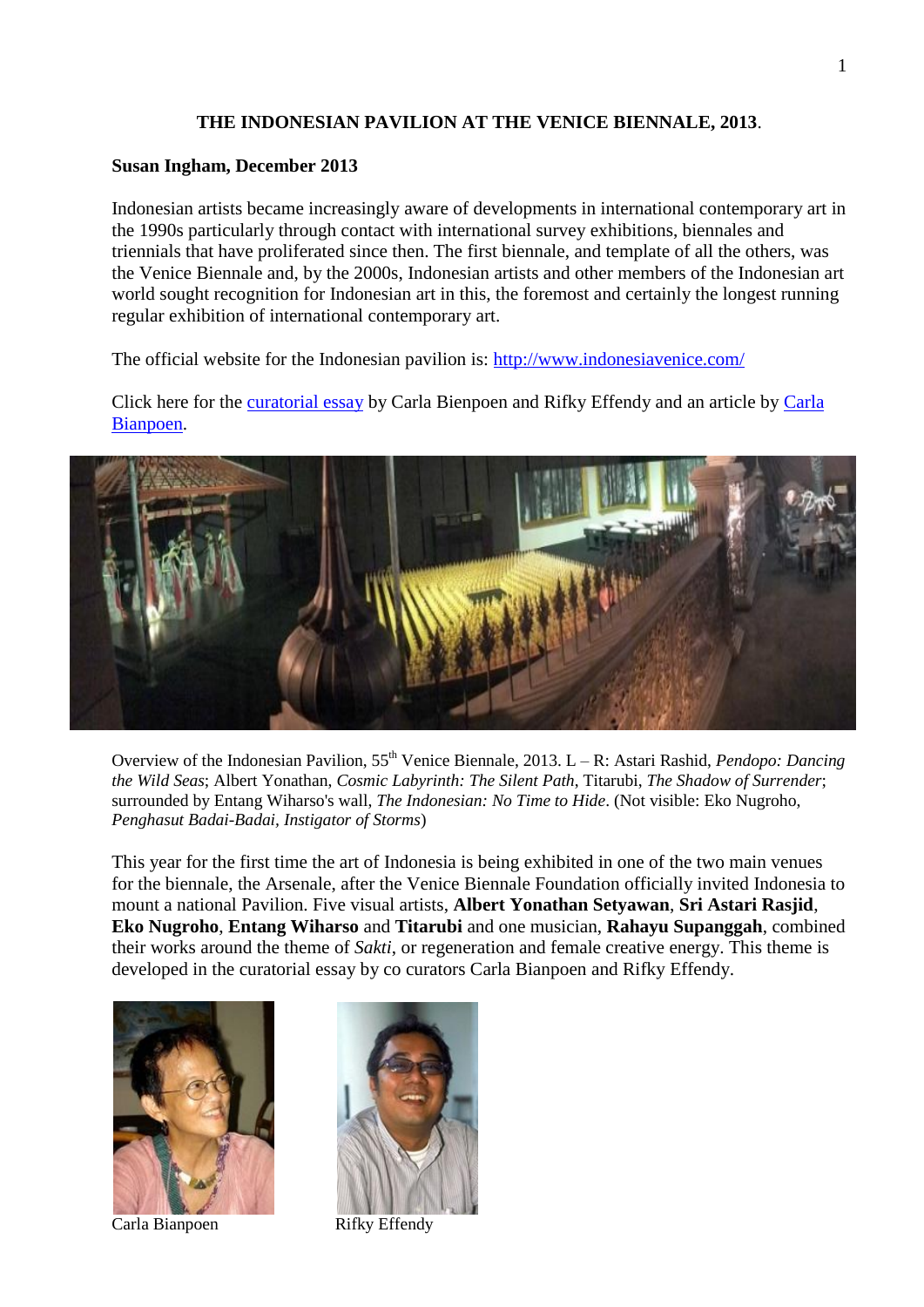Carla had attended the biennale a number of times previously and had written for English language magazines and newspapers about the works that Indonesian artists had shown there. Carla, an independent journalist, crusades for the recognition of Indonesian women artists. She was the primary mover behind the exhibition, *Intimate Distance*, in August, 2007 at the *Galeri Nasional* and the book that accompanied it, *Indonesian Women Artists: The Curtain Opens*, written together with Farah Wardani and Wulan Dirgantoro. It is significant, therefore, that the theme of the exhibition in Venice is gendered and that two of the five artists are women, when the Indonesian art world is dominated by men. The co curator, Rifky Effendy, is a *kurator independen*, one of Indonesia's most active, and amongst his experience overseas, he is also a fellow of the New York-based Asia Cultural Council. Rifky is not attached to any one gallery or institution, which is common in Indonesia, but has mounted exhibitions for a range of organisations and initiated a number of art events over the past decade.



In Venice, left to right: Albert Yonathan Setyawan, Astari Rashid, Carla Bianpoen, Achille Bonita Oliva who was a constultant, amongst others, Rifky Effendy, Titarubi and Entang Wiharso.

Carla reported that the motivation to participate in the Venice Biennale in 2013 came from Restu Imansari Kusumaningrum, the director of *Bumi Purnati Indonesia*, an arts consultancy and events organiser[.](file:///C:/SuesFolder/WEBPAGE/THE%20WEBSITE%20-%20Copy/pages/whats_new_140510.html%23footnote_b1)<sup>1</sup> Restu, having seen the Ukrainian pavilion in the previous Biennale, questioned why Indonesia was not mounting a similar exhibition at the Biennale. Working with *Change Performing Arts* of Milan who had been involved with the Ukrainian pavilion, she set about approaching the Indonesian government for their support. The process was a long and arduous one, convincing the government that it was important Indonesia be represented and obtaining a Letter of Interest for the Venice Biennale Foundation. The Ministry for Tourism and Creative Economy allocated money for the rent of the space in the *Arsenale* for the duration of the biennale but rent is just a small portion of the budget and funding remains a major problem[.](file:///C:/SuesFolder/WEBPAGE/THE%20WEBSITE%20-%20Copy/pages/whats_new_140510.html%23footnote_b2) $\frac{2}{3}$  Still, the Indonesian Pavilion this year marks the first serious involvement of government funds for an international art event.

According to the curators, it is also the first time that the theme for an exhibition in Venice has been taken from Indonesian cultural heritage. This opens complex issues surrounding the representation of a nation in an international survey exhibition. It was probably necessary to have a theme to convince the Indonesian government the pavilion represented Indonesia and provided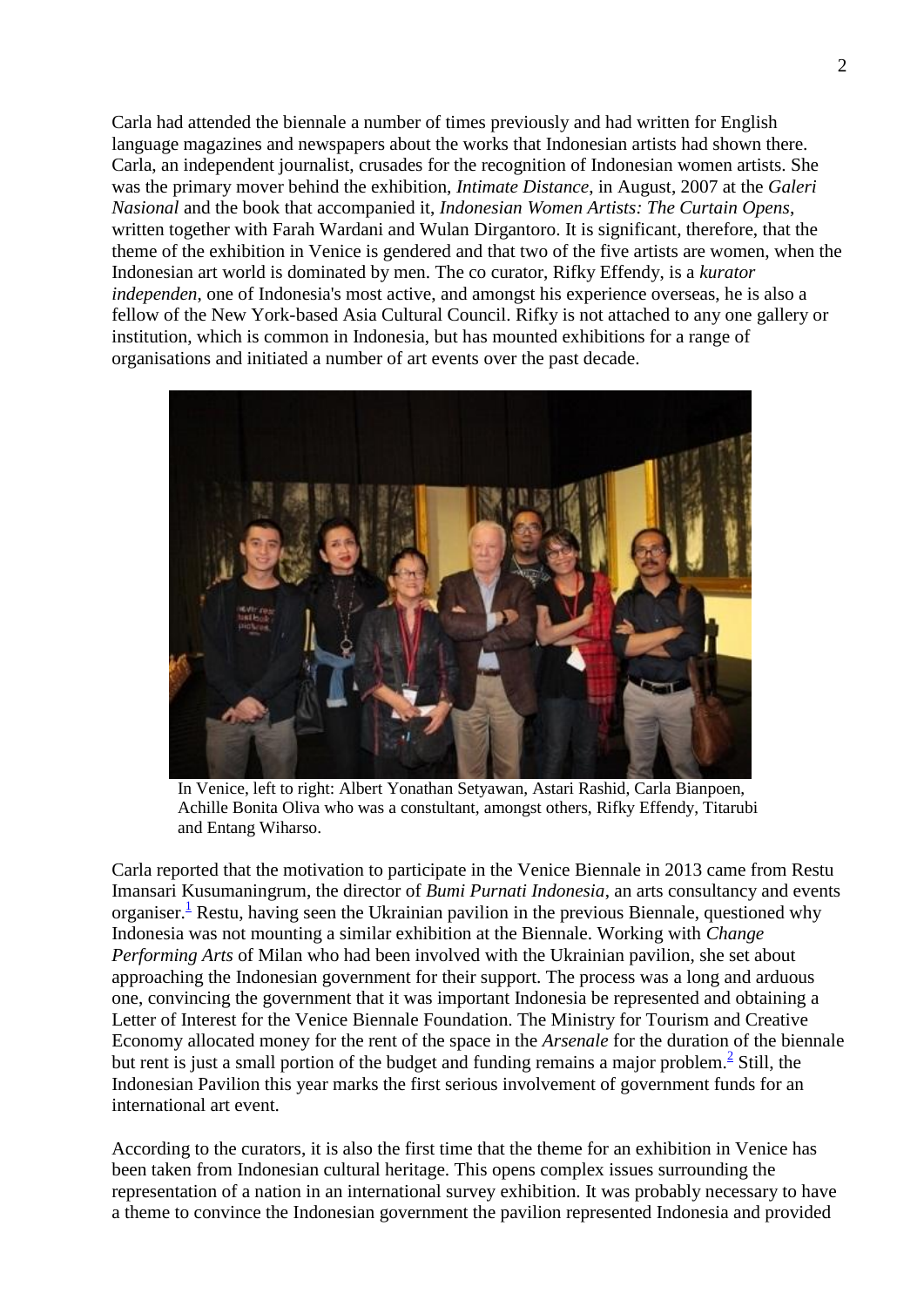some connection between disparate artworks. Yet representing the nation with traditional symbols, such as the *wayang*, Buddhist stupas and *gamelan* music, is defining Indonesian culture with stereotypes that are all too familiar. Alia Swastika, reviewing the Indonesian pavilion in the *Jakarta Globe*, wrote: "Do we want to reduce Indonesian art to symbols of nostalgia rather than offering our critical perspective on our current situation as a nation and part of the international community?" $\frac{3}{2}$  $\frac{3}{2}$  $\frac{3}{2}$ 

Biennales have provoked these and similar debates. They speak an international language of art now called 'contemporary' and seem to demand experimental media and contentious content. Local identity and local concerns can be overwhelmeed by the homogenising forces of contemporary art speak, so what art forms give a genuine sense of place and best convey the concerns of Indonesians? Can these concerns be expressed in the international language of contemporary art without being reduced to a tourist logo?

If we compare the work of the two women artists in the exhibition, we find one relies on the traditional arts to signal local identity and the other works entirely within the international format. Sri Astari Rasjid presents some *wayang*-like figures of *Bedoyo* dancers at the entrance to a *pendopo*, or traditional Javanese house, as symbols of **Sakti**, or female creative energy. They are decorative, ethnographic objects with no reference to contemporary concerns, although Astari has used traditional elements in the past to comment on present issues.

![](_page_2_Picture_3.jpeg)

Foreground: Albert Yonathan Setyawan, *Cosmic Labyrinth: The Silent Path*; rear: Astari Rasjid, *Pendopo: Dancing the Wild Seas*

In their curatorial essay, the curators declare, "The challenge has been how to draw on the principles of **Sakti** while illuminating continuity in the progression of past-present and future in a contemporary artistic language". Astari's figures are no more than an illustration of **Sakti**, there is no 'progression of past-present and future', no transformation of tradition into contemporary meaning.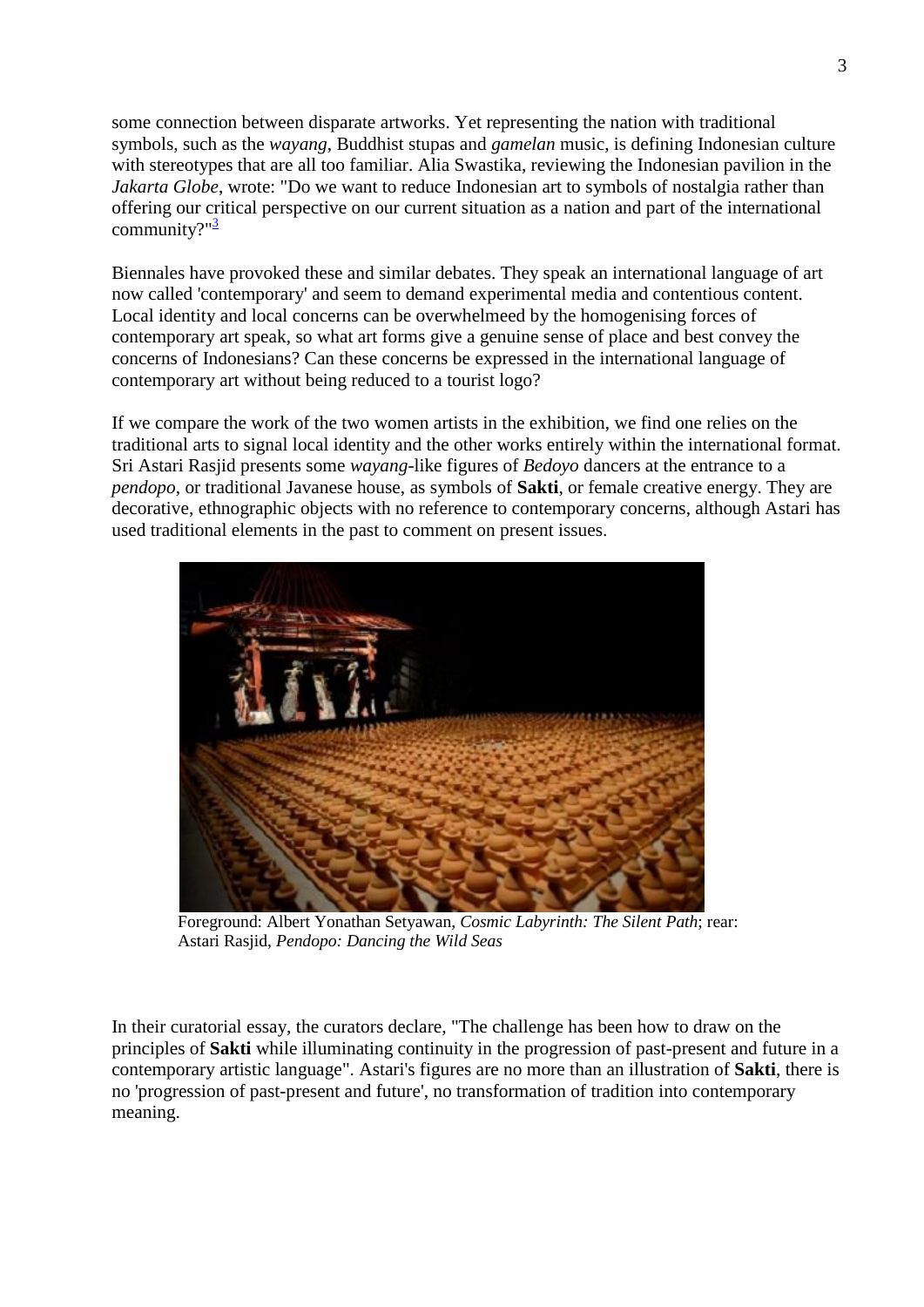![](_page_3_Picture_0.jpeg)

![](_page_3_Picture_1.jpeg)

*Dancing the Wild Seas.*

![](_page_3_Picture_3.jpeg)

Astari Rasjid, *Pendopo:* Titarubi, *Shadow of Surrender*

Titarubi in her *The Shadow of Surrender*, on the other hand, works entirely within the international language of art. Her installation consists of school benches made from burnt wood with overly large blank books on them. On the walls are large charcoal drawings of a burnt forest mounted in heavy gold frames that are a strange, possibly Venetian, reference. Are we to understand these drawings as grand landscapes or depictions of environmental degradation, as she deeclares in her artist's statement? Both the large books and the school benches are familiar art forms for international exhibitions, so much so they can be found even in this Venice Biennale. A Costa Rican artist uses a series of desks with inscriptions on them and a Brazilian artist has books in sculptural shapes. Where is the commentary on a particularly Indonesian experience here? We have to rely on the artist's intention expressed in her statement accompanying the work that her books and desks relate to Indonesian culture for this is a work entirely in the language of contemporary art speak.

![](_page_3_Picture_6.jpeg)

Albert Yonathan Setyawan, *Cosmic Labyrinth: The Silent Path*

Albert Yonathan Setyawan's *Cosmic Labyrinth: The Silent Path*, is an installation of over a thousand ceramic stupas laid out in a shape reminiscent of Borobudur. These simultaneously reference very familiar Indonesian traditional arts and very familiar international art forms of multiple objects laid out in a pattern. Albert states he was inspired by various prayer houses - the church, the mosque, and the temple - but only the stupa shape is present here.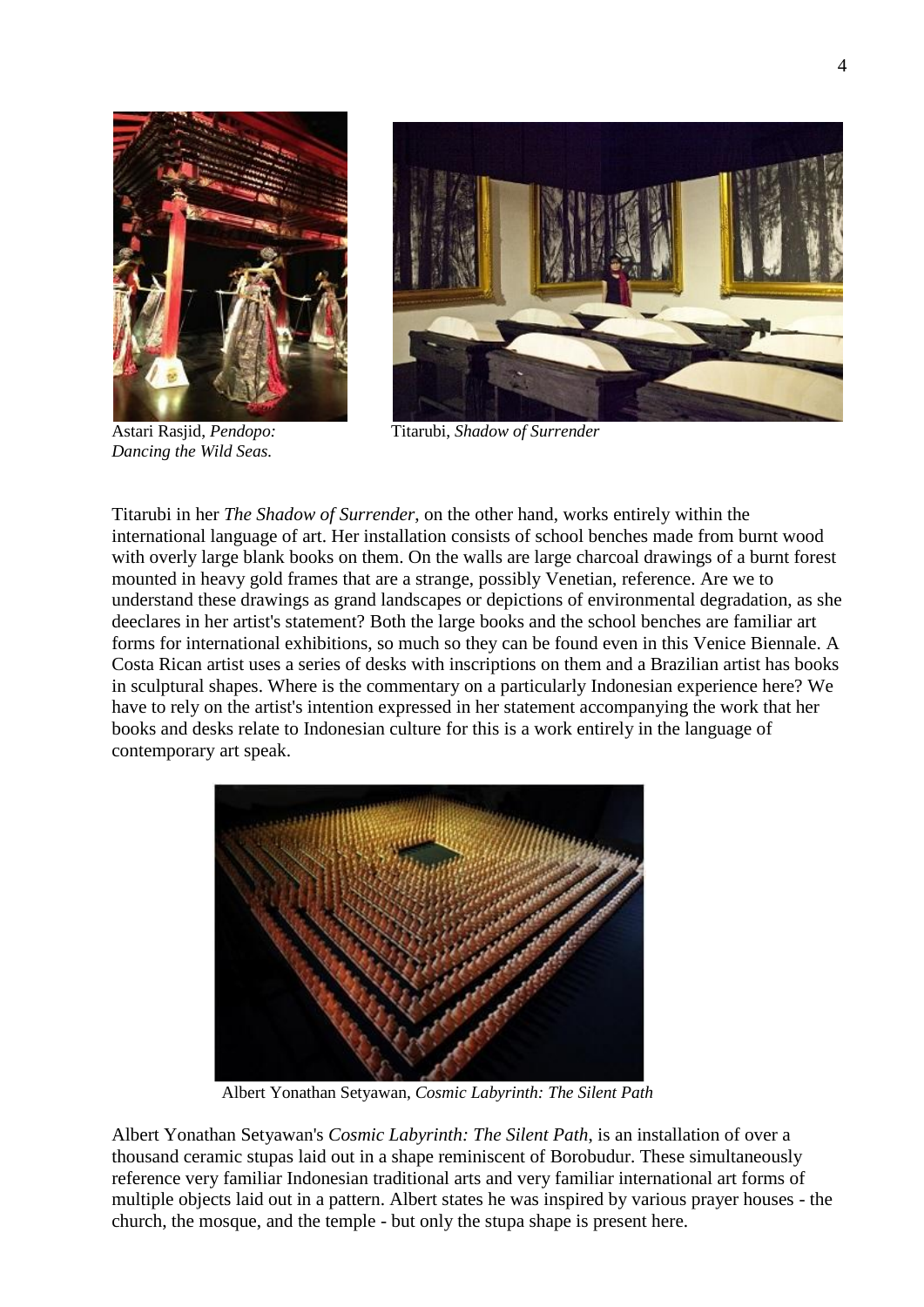The work is an illustration once again of the theme of **Sakti** and as such invites contemplation, but such themes are grand aims devised for committees and catalogues, not really the driving motivation for an individual artist's work. It can as a result be a struggle for an artist to meet a curatorial brief that is some vague concept designed to be all inclusive. This can be a problem for all survey shows: how are disparate forms and content to be united, can a theme be devised to give an exhibition direction and purpose?

![](_page_4_Picture_1.jpeg)

Eko Nugroho, *Penghasut Badai-Badai (Instigator of Storms)*

Eko Nugroho's bamboo raft, *Penghasut Badai-Badai (Instigator of Storms)*, is perhaps the most transgressive work in the Indonesian pavilion. It is claimed that the figures on the raft symbolise the ability of the Indonesian people to survive amidst overwhelming political, social and religious challenges and that this is a 'feat of Sakti'. But the use of old oil barrels with fantastical figures and shapes stem more from Eko's surreal comic strips than Sakti's 'uplifting creativity'. There is a cynicism in this work that doesn't sit comfortably with the benign and spiritual theme.

![](_page_4_Picture_4.jpeg)

Entang Wiharso, *The Indonesian: No Time to Hide*, entrance gate.